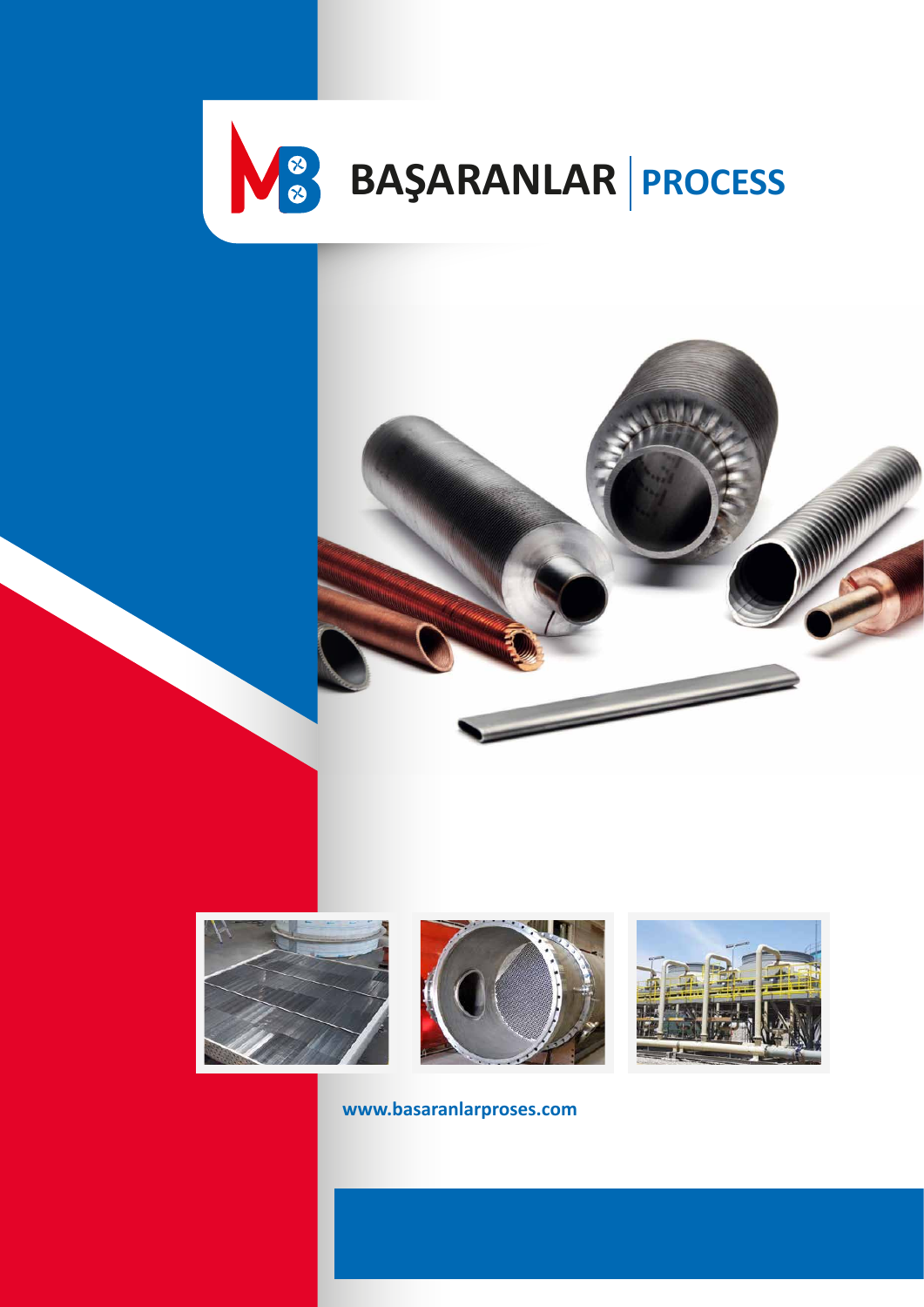**www.basaranlarproses.com**

**BAŞARANLAR PROCESS**

# **ABOUT US**

We produce and make the thermal and mechanical calculations of Shell and Tube Heat Exchangers, Air Cooled Heat Exchangers, Special Design Heat Exchangers, Cooling Towers and Pressure Vessels according to the latest international codes and standards using the best software programs and produce them.

Our experienced team uses up-to-date computer software to produce detailed manufacturing drawings.

Our extensive experience in accurate Mechanical design and detailed 2D drawing preparation, competitive prices and timely production make our company the right choice for all your drawing, design and production needs.

# **INDEX**

| <b>ABOUT US</b>                                    | 2 |
|----------------------------------------------------|---|
| <b>INDUSTRIAL HEAT EXCHANGERS</b>                  | 3 |
| <b>FINNED TUBES HEAT EXCHANGERS SPECIFICATIONS</b> | 4 |
| <b>AIR COOLED HEAT EXCHANGER</b>                   |   |
| <b>SHELL &amp; TUBE HEAT EXCHANGERS</b>            | 6 |
| <b>ECONOMIZER</b>                                  |   |
| THE OTHER HEAT EXCHANGERS                          | 8 |
| <b>REFERENCE IMAGES</b>                            |   |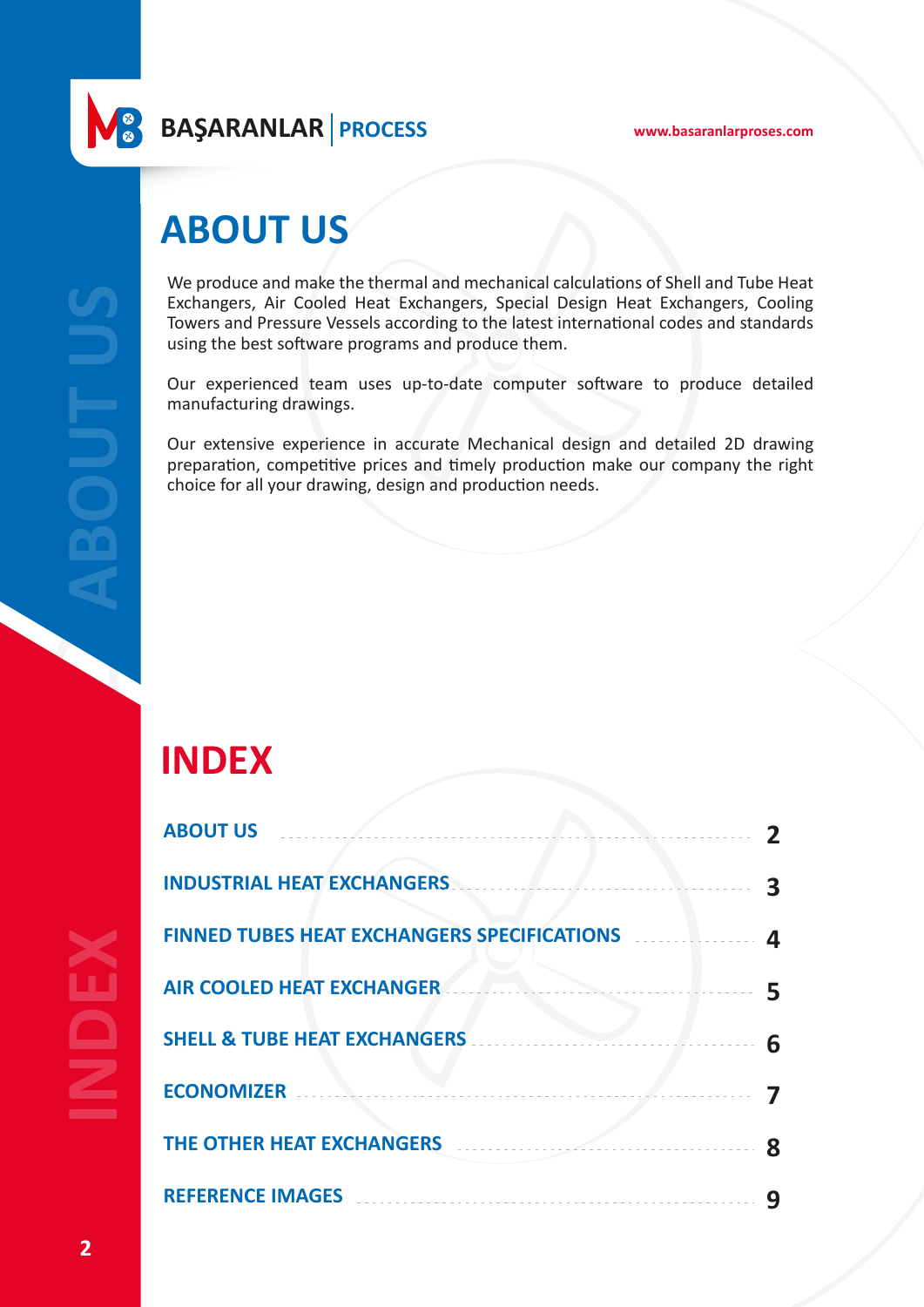

# **INDUSTRIAL HEAT EXCHANGERS**

We produce and make thermal & mechanical calculations of shell & tube heat exchangers, air cooled heat exchangers, economizer and tailor-made special heat exchangers according to the latest international codes and standards, with the use of the most prominent software programs.

Our qualified engineers use the latest version CAD tools to produce detailed fabrication drawings in 2D and 3D.

### **Standarts**

- **»** ASME VIII Div. 1 & 2
- **»** AD-2000 Regelwerk
- **»** BS codes / PD 5500
- **»** PED 2014/68/EU Regulations
- **»** Eurocodes / EN 13445
- **»** CODAP Div. 1 & 2
- **»** TEMA & API Standards

**»** Shell & Tube Heat Exchangers

**»** Plate Heat Exchangers

**»** Pressure vessels

**»** Natural Gas Coolers

**»** Flue Gas Exchangers

**»** Vacuum Steam Condensers

**»** Economizers **»** Hot Air Units **»** CO2 Coolers

### **Equipments**

- **»** Air Cooled Heat Exchangers
- **»** Double Tube Heat Exchangers
- **»** Waste Heat Boilers
- **»** Cooling Towers
- **»** Steam, Hot Oil and water radiators
- **»** Recuperators
- **»** NH3 Condensers and Evaporators
- **»** Steam-Air Heat Exchangers
- **»** Steam Generator Heat Exchangers
- **»** Air Cooling and Dehumidifying Heat Exchangers
- **»** Oil Heating and Cooling Exchangers













**»** Engine and Generator Air Coolers



**Steam Water Glykol & Glykol mix** 

**Compressed Gas** 

**Thermal Oils** 

**Refrigerants**

**INDUSTRIAL HEAT EXCHANGERS**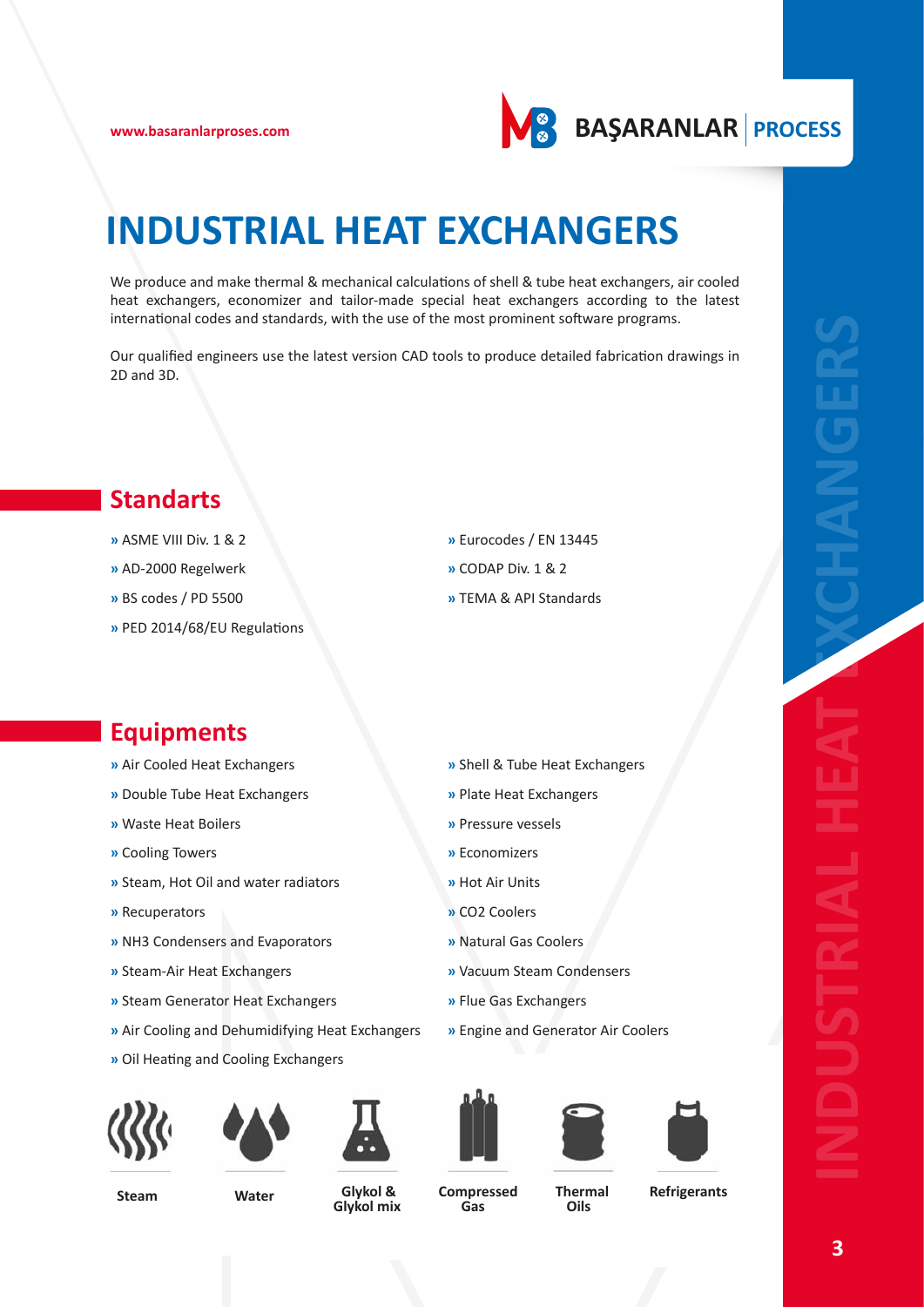# **FINNED TUBES HEAT EXCHANGERS SPECIFICATIONS**



#### **Dimensions**

Min. 16 mm up to 50 mm tube diameters Min. 10 mm up to 20 mm fin heights Min.2 mm up to 10 mm fin pitch Min. 0,2 up to 1,5 mm fin thickness

**Materials**

**Turbulators**

Carbon steel Stainless steel Copper Copper-Nickel Titanium Cr-Mo Ball Matrix Spring Twisted tape

### **Coating**

Blygold E-Coat Hot dip galvanized Nicel Coating

**Finned types**

**» L-Fin » LL-Fin » KL-Fin » G-Fin Extruded fin Welded fin Corrugated Low fins** 





L-Fin maks. 130 °C KL-Fin maks.250°C G-Fin maks.400 °C





**Extended surfaces with serrated fins.**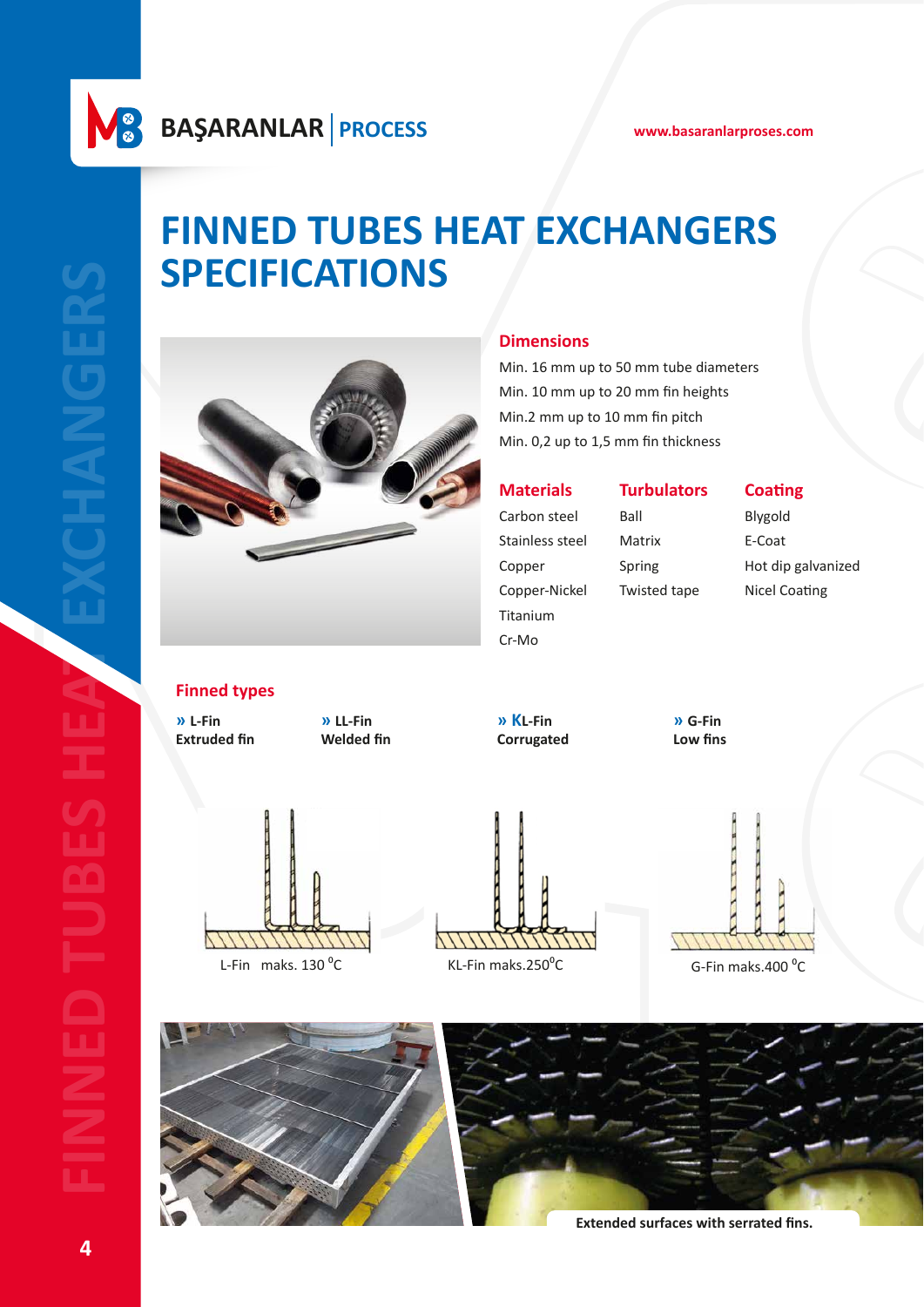

# **AIR COOLED HEAT EXCHANGER**

Air cooled heat exchanger is a finned tube heat exchanger that uses the air for cooling medium. It is required a wide surface area for heat transfer. It is applied to finned tube for increasing the heat transfer surface and compact design of construction area An ACHE installation includes the finned tube heat exchanger header, steel support structure, fan drive equipment, including axial fans, V-belt drivers, bearing shafts and electric motors.



| cooling medium. It is required a wide<br>surface area for heat transfer. It is applied<br>to finned tube for increasing the heat<br>transfer surface and compact design of<br>construction area An ACHE installation<br>includes the finned tube heat exchanger<br>header, steel support structure, fan drive<br>equipment, including axial fans, V-belt<br>drivers, bearing shafts and electric<br>motors.<br>BASARANLAR produces industrial air<br>coolers that are designed to meet specific customer requirements. BASARANLAR offers air coolers that<br>vary in size, ranging from small vertical air coolers to large horizontal air coolers. Unit configurations<br>include forced draft, induced draft and v-type designs. Air coolers are commonly used for cooling<br>compressed gas, oil and other working fluids.<br>ACHEs are used for many Industrial Applications, such as Power, Chemical, ORC Plant, Oil & Gas, Steel<br>Industry and many other Applications. |                                                                                                         |                                                                                                                                       |                                             |  |
|---------------------------------------------------------------------------------------------------------------------------------------------------------------------------------------------------------------------------------------------------------------------------------------------------------------------------------------------------------------------------------------------------------------------------------------------------------------------------------------------------------------------------------------------------------------------------------------------------------------------------------------------------------------------------------------------------------------------------------------------------------------------------------------------------------------------------------------------------------------------------------------------------------------------------------------------------------------------------------|---------------------------------------------------------------------------------------------------------|---------------------------------------------------------------------------------------------------------------------------------------|---------------------------------------------|--|
| <b>WHY CHOOSE</b><br><b>BAŞARANLAR ACHE?</b>                                                                                                                                                                                                                                                                                                                                                                                                                                                                                                                                                                                                                                                                                                                                                                                                                                                                                                                                    | <b>Finned Tube</b><br><b>Types</b>                                                                      | <b>Materials of</b><br><b>Construction</b>                                                                                            | <b>Header</b><br><b>Types</b>               |  |
| » Enhanced technology<br>» Widest range of fin shapes,<br>tubes, headers and materials<br>» Leading design and<br>manufacturing technologies<br>» Complete service packages<br>» Fast delivery<br>» Long life cycle                                                                                                                                                                                                                                                                                                                                                                                                                                                                                                                                                                                                                                                                                                                                                             | L-Fin<br>LL-Fin<br>KL-Fin<br>G-Fin<br>B-Fin (Extruded)<br>Welded Finned tubes Monel<br>Low finned tubes | AL-6XN<br>Carbon Steel<br>Chrome Molybdenum<br>Cupro-Nickel 90/10<br>Hastelloy<br>Stainless Steel 304,<br>304L, 316, 316L<br>Titanium | Pipe<br>Plug Box<br>Slab<br>Removable Cover |  |
| <b>Forced Draft</b><br>Allows easier maintenance of the fans. Fans deliver air at ambient temperature with consequent higher<br>efficiency. temperature differences in boiler tube.<br><b>Induced Draft</b><br>The plenum chambers are mounted on top of the bundle and protect the finned surface against wind,<br>rain, snow and partially hail. The location of the fans also ensures an optimum air distribution, limits air<br>recirculation and allows lower level at maintenance walkway level. Fans deliver hot air.                                                                                                                                                                                                                                                                                                                                                                                                                                                    |                                                                                                         |                                                                                                                                       |                                             |  |

### **Forced Draft**

### **Induced Draft**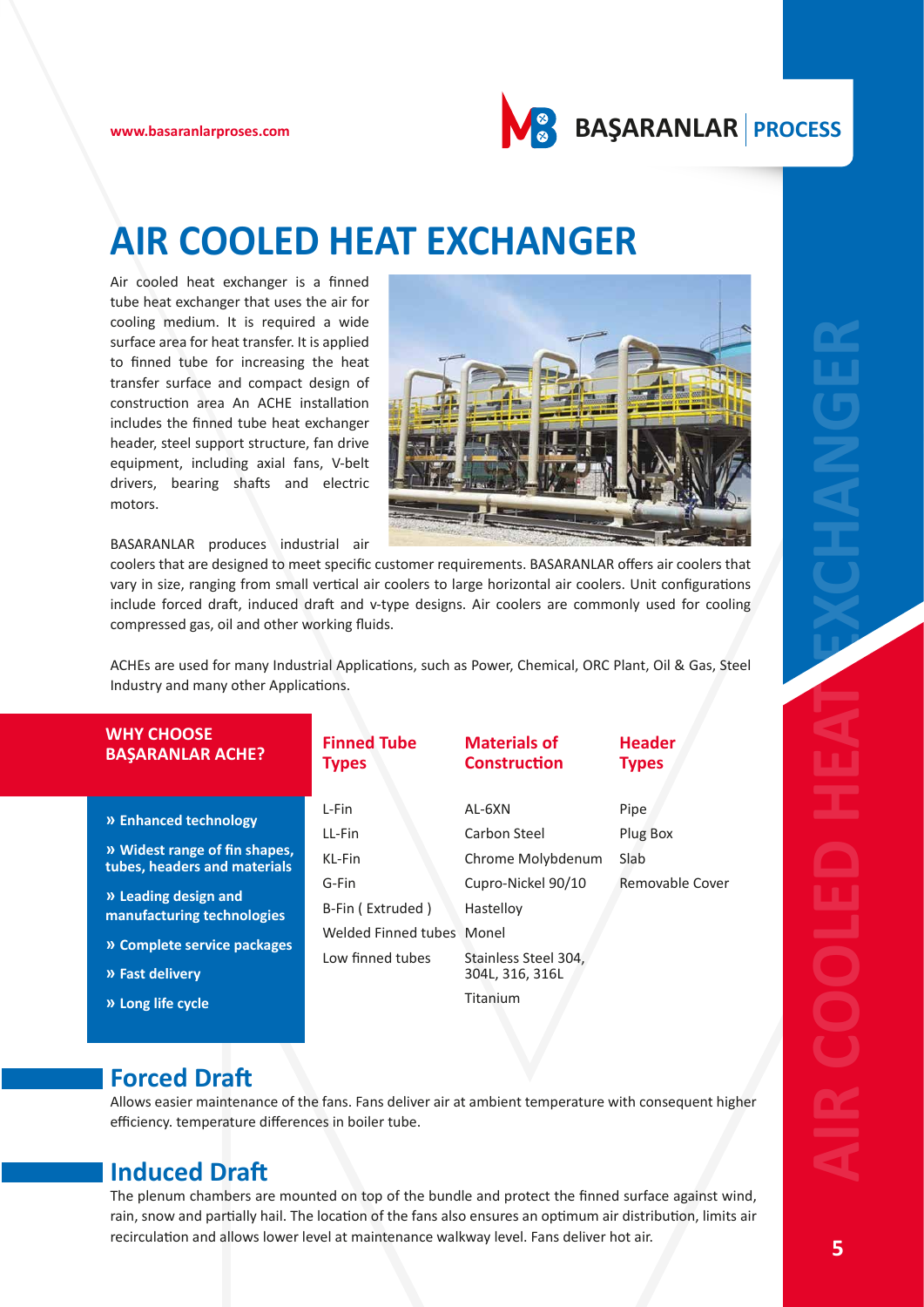### **BAŞARANLAR PROCESS www.basaranlarproses.com**

# **SHELL & TUBE HEAT EXCHANGERS**



Basaranlar Process has been providing both standard and custom shell & tube heat exchangers to our industrial customers. Our reputation for high quality and fast lead-times have earned the trust of many top companies in the chemical, pulp/paper, waste water, military, power, renewable energy and refining markets.

Shell and tube type heat exchanger consists of plain tube or finned tube to increase the thermal performance.

#### **Heat Exchanger Types**

**»** Hairpin Heat Exchanger **»** Floating Heat Exchanger

**»** Double Pipe Heat Exchanger **»** Kettle Type Exchanger **»** Fixed Tube Heat Exchanger

**»** U Tube Heat Exchanger

**»** Evaporator

**»** Condenser

#### **Standarts**

**»** EN 13445

**»** ASME SEC. VIII DIV 01

**»** API 660

**»** TEMA Standarts

#### **Heat Exchanger Materials**

| <b>»</b> SA516 Gr 70 | » CuZn28Sn1   | <b>»</b> SA182  | <b>»</b> SA179      |
|----------------------|---------------|-----------------|---------------------|
| <b>»</b> SA106 Gr B  | » CuZn20Al2   | $\lambda$ SA240 | <b>»</b> SA334 Gr 6 |
| » P265GH             | » CuZn22AI2   | $\lambda$ SA249 | $\lambda$ SA214     |
| » P295GH             | » CuNi10Fe1Mn | » SA790 Dupleks | $>$ St35,8          |
| » P355NL2            | » CuNi30Mn1Fe |                 |                     |



#### **Dimensions**

**Sizes:** From 2" (50 mm) to 80" (2032 mm) diameters, and lengths up to 65 feet (19.82 m)

**Styles:** U-tube, straight tube, and multi-pass designs available.

**Malzemeler :** 304ss, 316Lss, Duplex, AL6XN, Hastelloy, Copper, Nickel, Monel, Inconel, Titanium and others.

**Types:** TEMA B, C, & R type exchangers.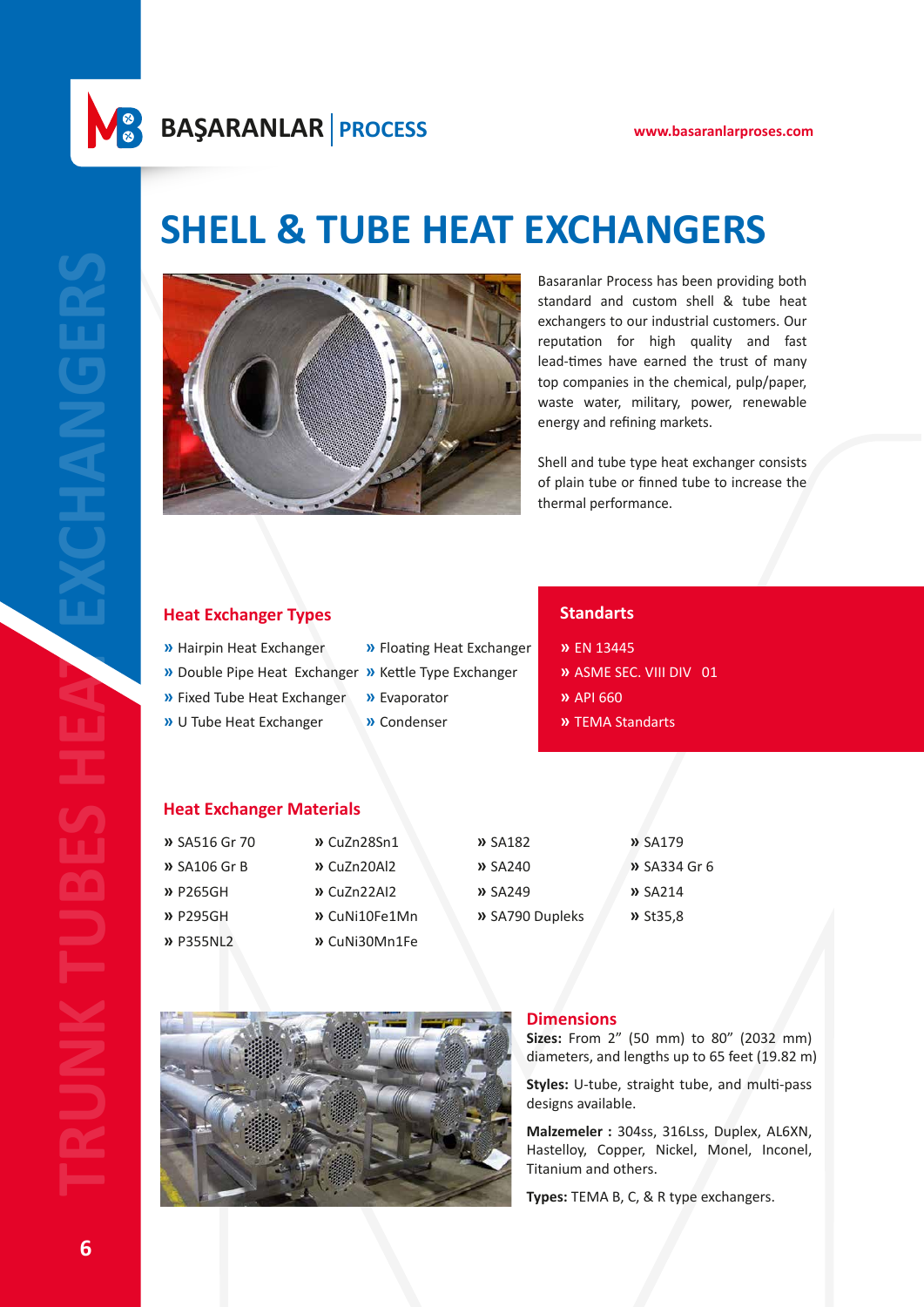

### **ECONOMIZER**

An average boiler operates with an efficiency of approximately 66%, which means that 34% of the energy can be considered waste heat. An economizer, also called regenerators, is a type of heat exchanger that recovers heat from flue gasses to preheat fluids or puts it to use in another part of the production process. This recovery process saves on fuel consumption and costs, as well as it reduces the CO2 emission.



Investing in an economizer increases the efficiency with 8%. Including both an

economizer and an air preheater realizes an even higher efficiency of 20%.

#### **MANY TYPES OF ECONOMIZERS**

 At Basaranlar Proses we engineer many types of economizers, or heat exchangers. For a boiler or steam generators fueled by natural gas, oil and biogas, both traditional tubes and finned tubes are applied depending on your production requirements. For a boiler fueled by coal, only regular tubes are optional due to the ash fouling.

### **Example industries for economizers**

- **»** Energy (power plant, combined heat and power (CHP), gas-fired, oil-fired, coal-fired and biomass-fired)
- **»** Energy-from-Waste plants (household, hazardous, and hospital waste)
- **»** Steel industry
- **»** Oil and gas industry
- **»** Pulp and paper industry
- **»** Chemical industry
- **»** Food industry
- **»** Pharmaceutical industry
- **»** Horticulture

### **Economizers provide many advantages**

- **»** Increase in production process efficiency
- **»** Reduced emission of CO2 and other toxic combustible wastes
- **»** Lower energy consumption
- **»** Reduced cost
- **»** Suitable for all standard fuels
- **»** Suitable for all waste heat and flue gas boiler types
- **»** Easy retrofit into existing installations
- **»** Short return on investment (commonly within 1 year)

**»** At Basaranlar Proses, we build customized economizers meeting your specific requirements. Please *E* Energy from Water plant, combined near and power (crirr), gas inted, continued and<br> **DESCONS THESE PRESSUARE AND SET ASSEMED ASSEMED ASSEMED ASSEMED ASSEMED ASSEMED ASSEMED AND A SUBJAIN OF THE MORE INTO A CONTINUES TO**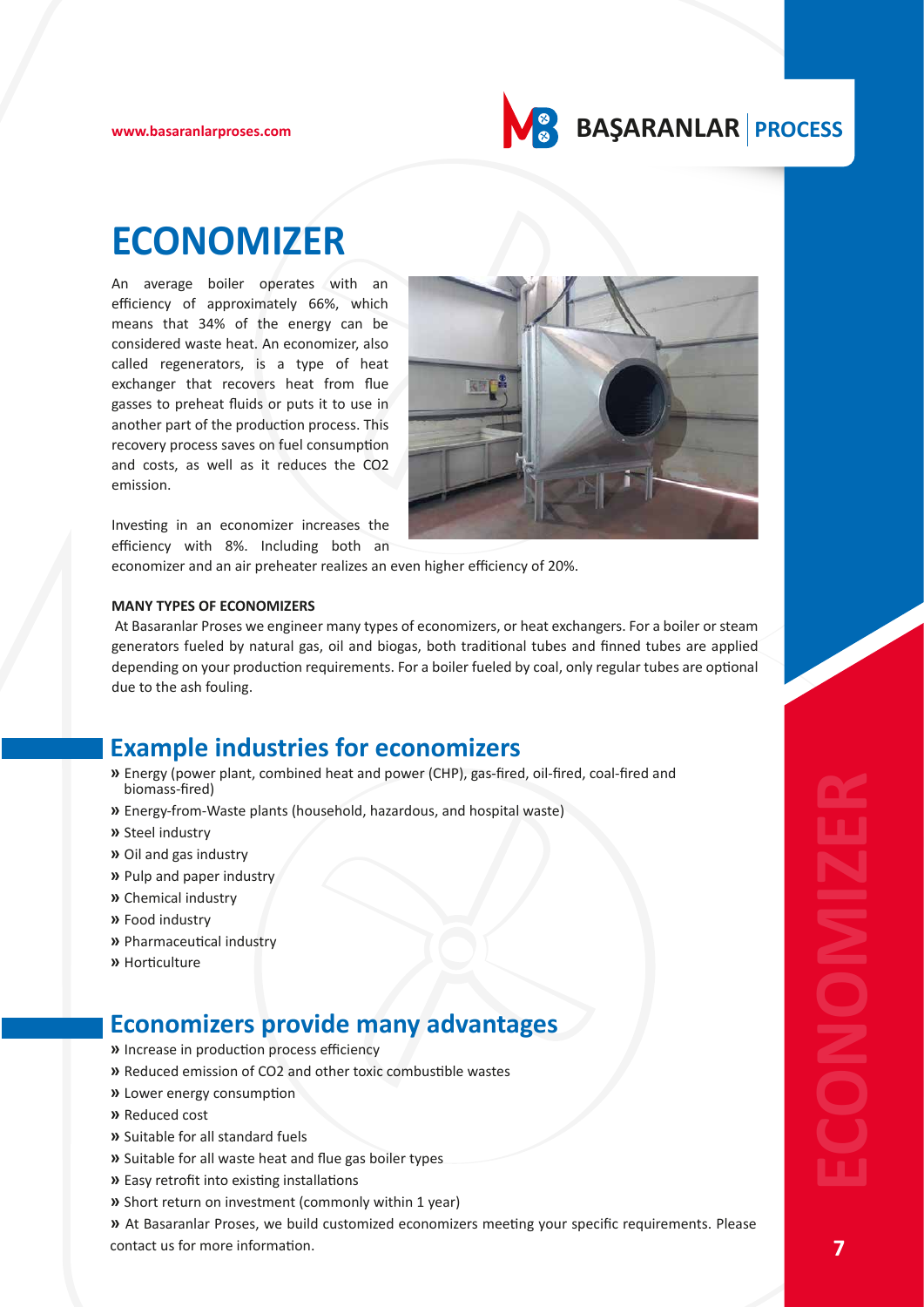# **THE OTHER HEAT EXCHANGERS**

#### **TUBE IN TUBE HEAT EXCHANGER**



Double tube heat exchangers are designed whereby one tube is concentrically positioned within a larger tube.

The double tube composition allows for unrestricted flow of product, making it the ideal heat exchanger for viscous products.

The product flows through the inner tube and the service fluid flows through the surrounding shell.

### **HAIRPIN HEAT EXCHANGER**



 It has a better thermal performance than a multi-pass heat exchanger, even for processes having very low EMTD (effective mean temperature difference).

As it is a U-tube design, metallic expansion joints are not required to absorb the differential expansion between the service channel and the product channel. The U-radius of the hairpin itself is also an effective transfer length, unlike the elbow that would be needed to interconnect in series two shell and tube heat exchangers.

It allows a design with removable U-tube bundle but also completely welded. The pressure drop in the product channel is lower than the one achieved in an equivalent multipass design. It is a compact design, with low maintenance cost.

#### **FLUE GAS HEAT EXCHANGERgb**



Exhaust gas heat exchangers are used in order to increase the degree of efficiency of stationary engines which, for instance are found in combined heat and power (CHP) plants.

The energy from the cooling of the exhaust gas is usually used for heating water or thermal oil.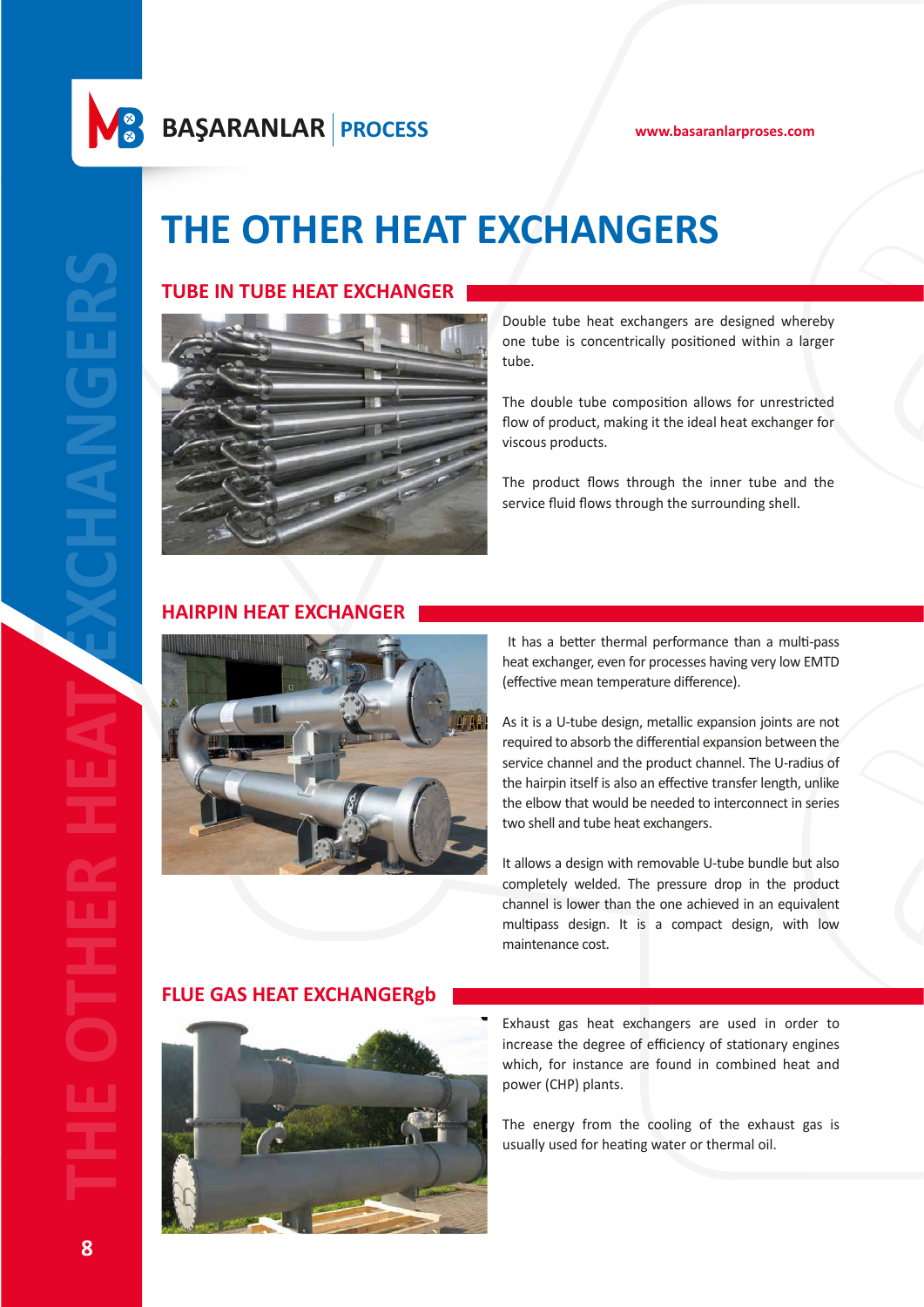

# **REFERENCE IMAGES**



**KGS Proses** CO2-NH3 heat exchangers & Pressure vessels



**ERCIM** Air cooled Waste steam condenser



**LİMAK** Motor Cooler



**TANPERA** Steam Generator



**SISTEMAS** Steam-air heater



**TANPERA** Waste Heater